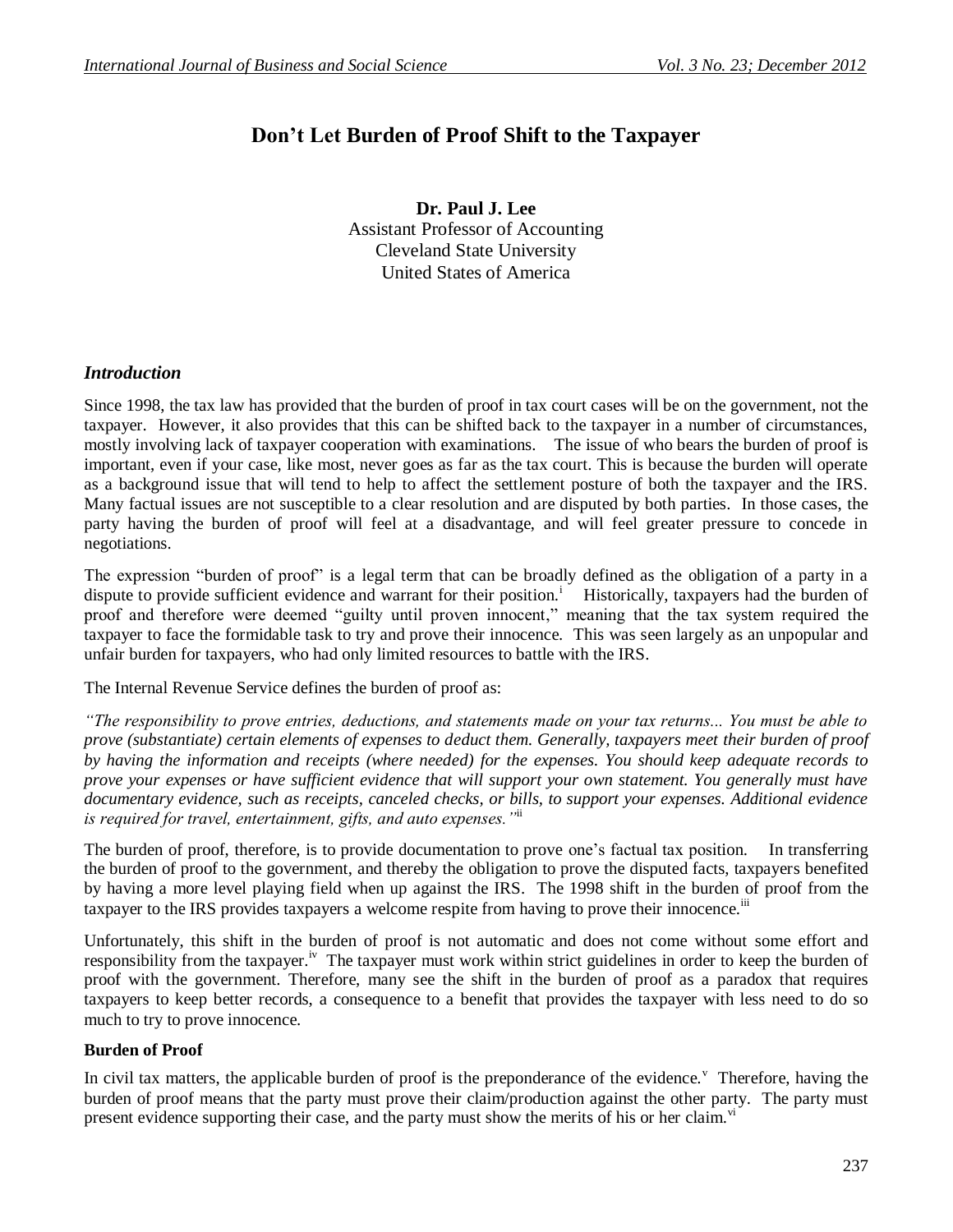For cases where the IRS is accusing the taxpayer of fraudulent activities, the applicable standard is clear and convincing evidence.<sup>vii</sup> Finally, in criminal tax cases the burden of proof is raised to the higher beyond a reasonable doubt level, which is the standard for all criminal proceedings in United States courts.

## **Burden of Production**

The burden of production, also known as the burden of going forward, is the burden of providing sufficient evidence on an issue in order to prevail in the dispute. In Tax Court cases initiated by the IRS, the government bears the burden of production. The Internal Revenue Commissioner must make a *prima facie* case that the additional taxes or penalties sought are appropriate under applicable law. In other words, the government must set forth a sufficient amount of evidence to support its position. Once the government satisfies its burden of production, the burden of providing additional evidence then shifts to the taxpayer.

### **Burden of Persuasion vs. Burden of Production**

The burden of proof engulfs both the burden of persuasion and the burden of production.<sup>viii</sup> As noted above, the burden of production entails providing sufficient evidence to support one's position. The burden of persuasion, on the other hand, is the burden of convincing the court that your position is in fact correct. The party that bears the burden of persuasion is required to persuade the court by the applicable standard, whether it be preponderance of the evidence, clear and convincing evidence, or beyond a reasonable doubt. The ultimate burden of persuasion remains will always stay with party to which it was initially assigned.<sup>ix</sup>

#### **Burden of Proof – Prior to the shift**

Prior to the IRS Restructuring and Reform Act of 1998, the tax courts applied common law rules for burden of proof. The burden of proof lay with the taxpayer subject to an IRS audit prior to the change in law. As such, the taxpayer had the burden of demonstrating that the taxes were filed correctly. The taxpayer had to provide evidence showing that the deductions, credits, refunds and stated amounts on the filed tax forms were true and correct.

Prior to the shift, certain exceptions to the common law were in place that could shift the burden of proof to the IRS. These exceptions were not affected by the Restructuring and Reform Act of 1998, and are still effective today. IRC section 7427 and section 162(c) represent two of the major exceptions. Section 7427 of the IRC states that the burden of proof shifts to the commissioner when the preparer is involved in the understatement of taxes.<sup>x</sup> Section 162(c) states that the burden of proof shifts when circumstances such as bribes and illegal payments are raised<sup>xi</sup>. Other such sections of the IRC that were unaffected by the Reform Act of 1998 are:

- Sections 7454(a) and 7422(e) dealing with fraud<sup>xii</sup>;
- Section 6201(d) shifting the burden of proof to the IRS for the verification of amounts shown on information returns<sup>xiii</sup>;
- Section 534 shifting the burden of proof to the commissioner when earnings and profits have been permitted to accumulate beyond the reasonable needs of the business<sup>xiv</sup>;
- Section  $6902(a)$  shifting the burden of proof to the commissioner when the issue of whether one is liable for a tax as a transferee of property belonging to a taxpayer $\mathrm{X}^{\mathrm{X}^{\mathrm{V}}};$
- And section  $7429(g)$  jeopardy levy or assessment procedures.<sup>xvi</sup>

## **Internal Revenue Services Restructuring and Reform Act of 1998**

President Clinton signed the IRS Reform Act of 1998 into law after Congress passed the act by overwhelming majorities in both the House and the Senate.<sup>xvii</sup> This act included several provisions that were implemented to provide tax relief for issues such as earned income credit expansions, new IRAs, principal residence gain exclusions, included education incentives, and reduction of long term capital gain holding periods. The IRS Restructuring and Reform Act also created several new provisions for estate and gift taxes. An oversight board was created to oversee certain IRS plans and practices, reorganize the IRS operating structure, and initiate new disciplinary actions for employee misconduct. Taxpayers' rights and privileges were also expanded for areas such as audit criteria, new due process requirements, a more inclusive innocent spouse provision, and interest calculations.<sup>xviii</sup>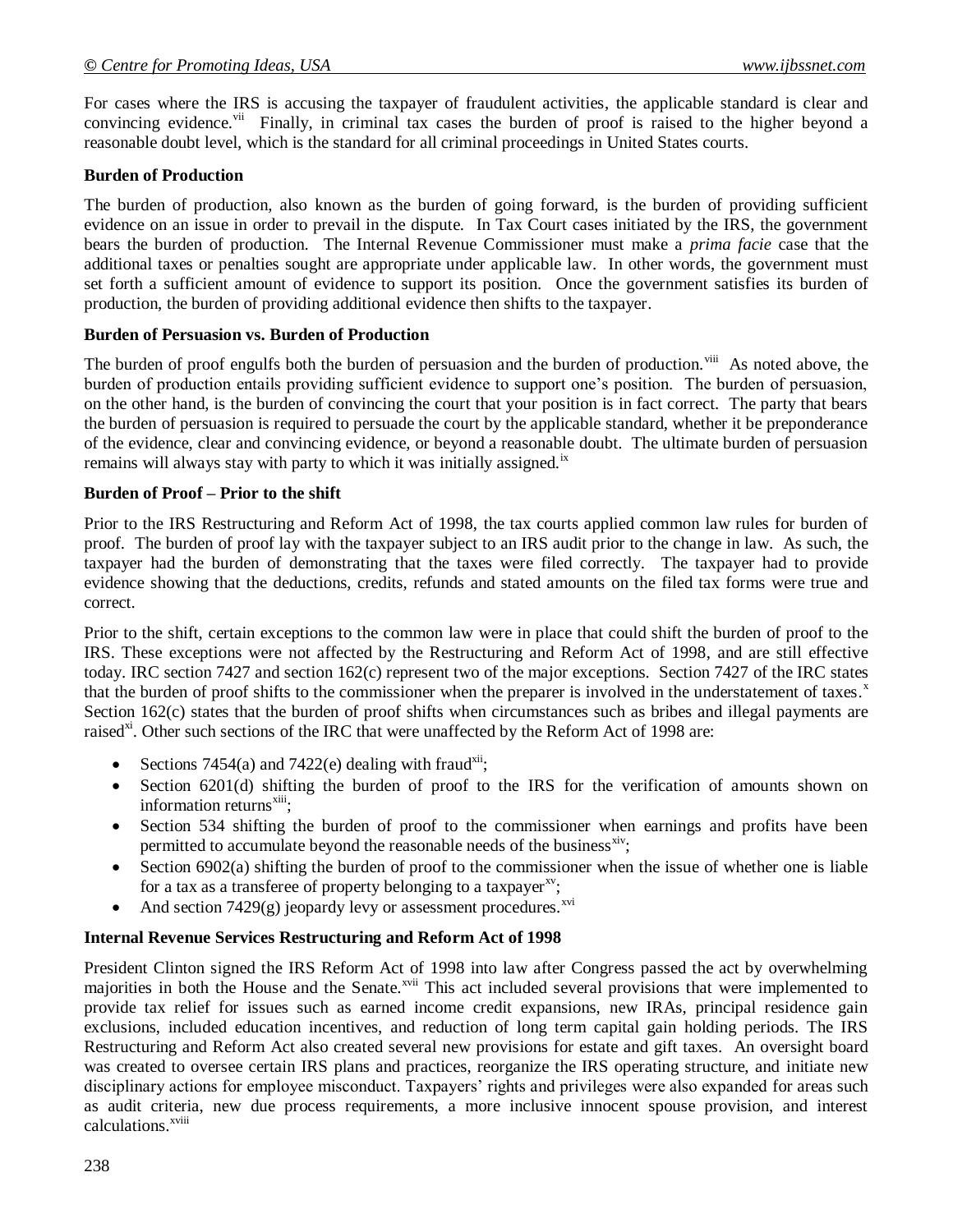Despite all of these new provisions under the umbrella of the IRS Restructuring and Reform Act, the most important change affected by the legislation is still considered to be the potential shift in the burden of proof for tax court cases. The IRS Restructuring and Reform Act allows taxpayers to shift the burden of proof to the IRS in certain circumstances where the taxpayer meets required specifications set by the IRC. However, the burden shifts to the IRS only if the taxpayer:

- Keeps records as required in the Codes and Regulations;
- Abides by the substantiation requirements of the Codes and Regulations;
- Introduces credible evidence relevant to the factual issue; and
- Cooperates with the IRS and its agents' requests. $x$ ix

Other significant provisions implemented as part of the IRS Restructuring and Reform Act were:

- Extending attorney-client provision to accountants and enrolled agents The Act extends the attorneyclient privilege to clients of CPAs and tax advisors authorized to practice before the IRS. (The privilege, if applied during the course of tax discussions, consultations, and representations before the IRS, can be applied to communications. However, the privilege can only be invoked the against the IRS, and cannot be used to protect tax crime communications.);
- Tax relief in certain specified circumstances; and
- Expansion of privileges and rights in the following areas:
	- o Audit criteria;
	- o Tip reporting;
	- o Levies, seizures, and liens;
	- o Interest calculations for taxes and refunds;
	- o New due process requirements;
	- o Offers in compromise and installment agreements;
	- o Third party summonses; and
	- o More inclusive innocent spouse provisions.

The changes in policy made as part of the 1998 Reform Act were primarily intended to expand taxpayers' rights while also improving the level of customer service afforded to United States taxpayers.

# **The Shift of the Burden of Proof**

By possibly shifting the burden of proof to the IRS, taxpayers are greatly benefited by now being in the position of innocent until proven guilty, thus lessening their disadvantage against the IRS. However, whether the shift occurs depends on the record keeping, substantiation, cooperation, and circumstances of the taxpayer. IRC section 7491 is effective for tax cases based on IRS examinations initiated after July 22, 1998,<sup>xx</sup> and has the following three subdivisions:

- 1. Section 7491(a) shifts the burden of proof to the IRS in disputes concerning income taxes, estate taxes, generation-skipping taxes, and gift taxes, provided that the taxpayers satisfy the requirements and present credible evidence. Taxpayers must meet the following requirements:
	- a. Maintain all records required by the Code and regulations;
	- b. Meet all substantiation requirements of the Code and regulations;
	- c. Cooperate with any reasonable request for documentation, information, and witnesses by the IRS;
	- d. Meet certain net worth qualifications (only if taxpayer is a partnership, corporation, or trust); and
	- e. Exhaust all its administrative remedies, including appeal rights.
- 2. Section 7491(b) deals with items of income generated from statistical information from unrelated taxpayers. Under this provision, the burden of proof is transferred to the Internal Revenue Service for any court proceeding "when the IRS reconstructs any item of the taxpayer's income using solely statistical information on unrelated taxpayers. This is true whether the taxpayer does or does not cooperate and provides evidence or otherwise meets the requirements of IRC 7491 $(a)$ ."xxi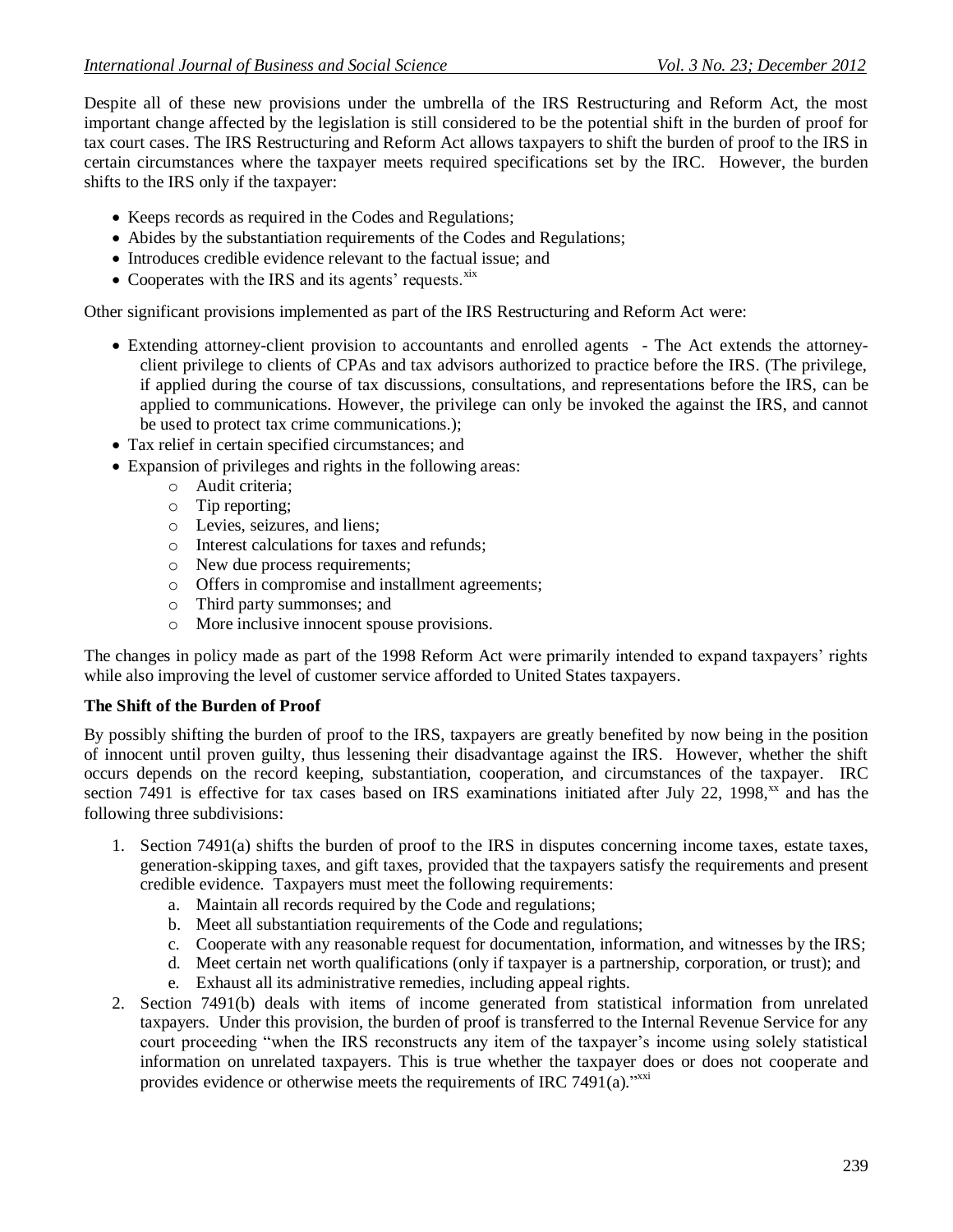3. Section 7491(c) only applies to individuals. It shifts the burden of proof when there is a penalty, addition to tax, or additional amount involved. $^{xxii}$  In cases where the IRS seeks to impose a penalty against an individual, the IRS must first find and provide some evidence that demonstrates that the taxpayer took a position that was illegal. Once the IRS has puts forth the sufficient evidence, the burden of proof will then shift back to the taxpayer, who must refute the penalty by showing reasonable cause or good faith reliance on a tax advisor.

#### *Forste v. Commissioner*

In *Forste v. Commissioner of Internal Revenue*,<sup>xxiii</sup> the burden of proof was successfully transferred from the taxpayer to the IRS for the first time following the implementation of the IRS Restructuring and Reform Act of 1998. In 1996, Forste received \$45,615 from Deloitte, Haskins & Sells (DHS), Forste's former employer, as part of a settlement agreement for his unlawful termination. Forste had excluded that amount from gross income pursuant to Section 104(a)(2), but the IRS claimed that \$25,130 should have been included as taxable income. When the case went to tax court, Forste was able to demonstrate that the amount in question was compensation from the settlement, thus he provided the required credible evidence. Under Section 7491, the burden of proof then shifted to the IRS. Since the IRS failed to meet its burden of proof, the tax court held that Forste was allowed to exclude \$25,130 form gross income. This was a seminal case in that it showed taxpayers could now actually shift the burden of proof to the IRS. It also provided an excellent example of what is required by the taxpayer to satisfy the record-keeping and expense substantiation requirements.

#### **The Tax Court Process**

Taxpayers have the right to appeal notices of deficiency (90-day letters) sent out by the IRS during an audit. As part of the notice of deficiency, the IRS informs the taxpayer of the items that need to be adjusted or that are disallowed, as well as any additional interest and penalties due.

To appeal the notice of deficiency, the taxpayer may:

- File a letter of protest in direct appeal to the appeals office within 30 days;
- File a petition to be heard in tax court within 90 days; or
- File a petition in federal district court rather than tax court. The taxpayer may find this route advantageous since the district court judges often have less expertise in tax law than do the tax court judges. However, the taxpayer must first pay any amounts assessed against them prior to the initiation of the case. This represents a significant drawback when determining where to file the petition.

The civil tax courts determine whether or not there can be a shift in the burden of proof, based on Section 7491.<sup>xxiv</sup>

#### **Court cases where shift in the burden of proof occurred**

A common reason why taxpayers fail to shift the burden of proof to the IRS is their inability to provide credible evidence as required by Section 7491. In *Higbee v. Commisioner*,<sup>xxv</sup> Higbee claimed new deductions and expenses (additional deductions on a casualty loss, charitable contributions, unreimbursed employee expenses, and Schedule C and E deductions) after the IRS did not allow the Schedule C deductions originally reported on the Higbees' 1996 tax return. Higbee presented non-governmental documents to support his casualty loss claim and charitable contributions deductions, but the tax court ruled that Higbee failed to introduce credible evidence that met the standards in Section 7491. As such, the burden of proof was not shifted to the IRS.

The presentment of credible evidence alone is not sufficient to shift the burden of proof. Taxpayers must also substantiate their claims. In. Baker v. Commissioner,<sup>xxvi</sup> the Bakers reported medical expenses that included lifetime residence, an emergency pull-cord system, 24-hour licensed nursing response, and nursing services on their tax return. The Bakers additionally reported the use of a pool, spa, and exercise facilities as medical expenses. The IRS questioned the necessity of these items. The Bakers were able to provide credible evidence through the testimony of a medical professional who stated under oath that the Bakers' use of the pool, spa, and exercise facilities was medically necessary. However, the court could not substantiate what percentage of those facilities was for medical rather than general use. Therefore, the substantiation requirement was unfulfilled, and the burden of proof was not shifted to the IRS.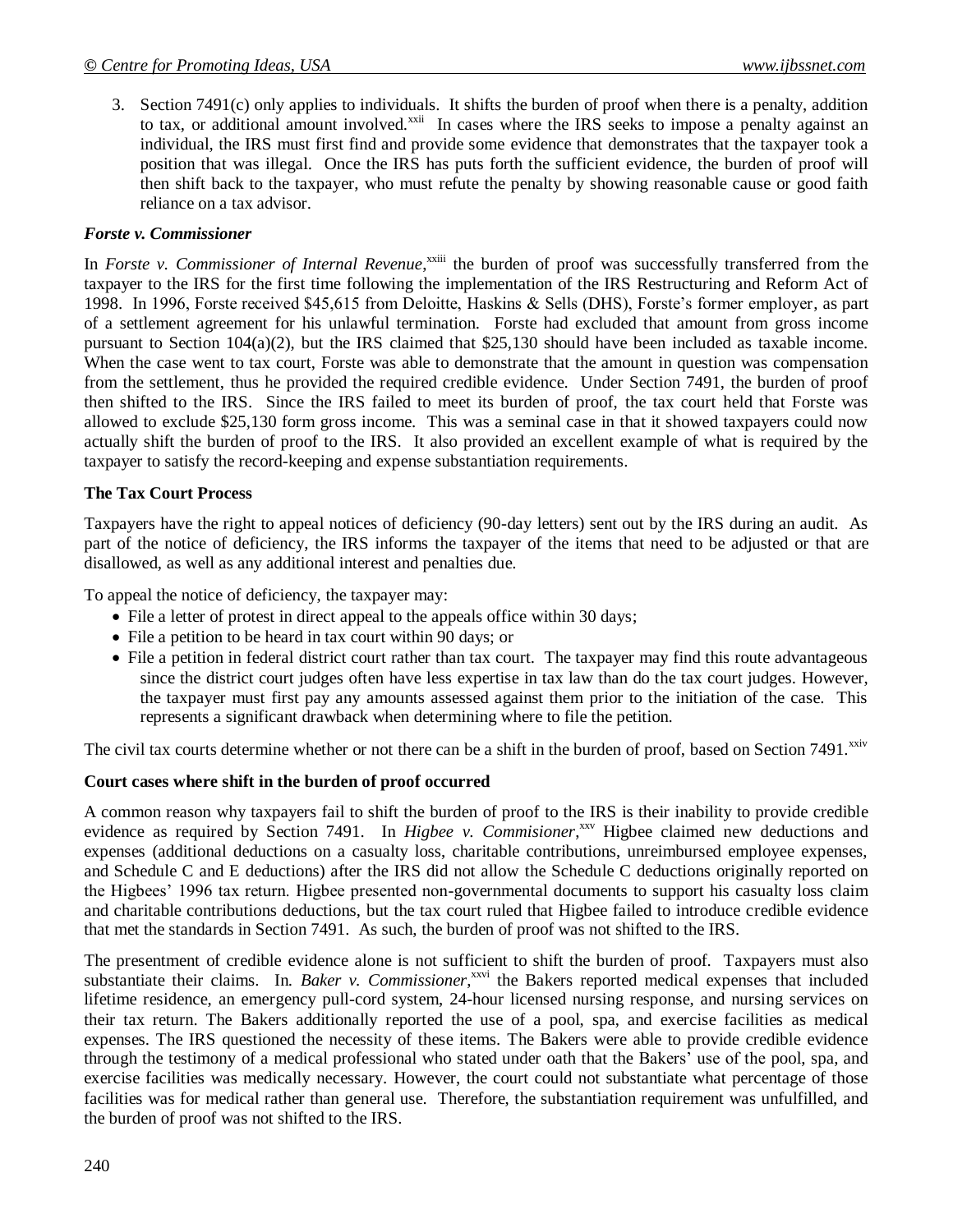Finally, non-cooperation with the IRS will prevent the burden of proof from shifting to the government. In Swanson v. Commissioner,<sup>xxvii</sup> the IRS accused the Swansons of creating a sham trust, resulting in additional tax being due, and penalties being assessed against them. During their interview with the IRS agent assigned to their case, the Swansons refused to answer any questions. The Swansons then filed a lawsuit against the agent personally, and refused to answer his questions in a subsequent interview due to the ongoing litigation. A new IRS agent was assigned to their case for a third interview, but the Swansons continued to avoid questions, citing the Fifth Amendment right against self-incrimination. Because of their blatant lack of cooperation with the IRS, the Swansons were unable to shift the burden of proof to the government.

## **Keeping the burden of proof on the IRS**

Shifting the burden of proof to the IRS is dependent upon the taxpayers' compliance with record-keeping and substantiation requirements set forth in the IRC and regulations. Taxpayers forgo the opportunity to shift the burden of proof when they fail to comply with these requirements. Therefore, taxpayers must keep adequate records and meticulously follow substantiation requirements.

Taxpayers who can prove that their records were destroyed or lost can reconstruct those records under most circumstances under the Cohan doctrine. The Cohan doctrine, however, only applies in instances where the loss and/or destruction of the records was caused by circumstances beyond the taxpayers' control or carelessness.<sup>xxviii</sup> Therefore, taxpayers are advised to have copies of their tax returns and supporting documents and to maintain them for a reasonable period of time.

In addition to the record-keeping and substantiation provisions, the taxpayer is also required to cooperate with all "reasonable" requests made by the IRS. A subjective standard comes in to play when the tax court determines which IRS requests were in fact "reasonable." Therefore, taxpayers should be as cooperative as they can so as to not lose the shift in the burden of proof on these grounds.

#### **Avoiding shift-back in the burden of proof**

In order to avoid a shift-back in the burden of proof, the taxpayer must meet his burden of production. That is, the taxpayer must meet his record-keeping, substantiation, and cooperation requirements.

A "new matter" exception also exists. If a new matter is presented in a case, the burden automatically shifts to the IRS. In the case of. *Chambers v. Commissioner*,<sup>xxix</sup> the taxpayer was the owner of a church and excluded some of its income pursuant to Section 501(c )(3). The IRS determined that the church did not qualify as an exempt, nonprofit organization and calculated deficiencies and associated penalties. Following the initial notice of deficiency, the IRS sent a notice stating that the deficiencies and penalties were originally miscalculated and provided the taxpayer with the corrected amounts. At trial, the taxpayer argued that the corrected amounts constituted "new matters." Unfortunately, for the taxpayer, the court ruled that the difference was simply due to a miscalculation and did not represent a "new matter." Therefore, the burden of proof remained with the taxpayer.

## *Conclusion*

The Restructuring and Reform Act of 1998 allows for the shift of the burden of proof from taxpayers to the government, and generally serves to protect the interests of taxpayers who are being audited by the IRS. This policy change benefits taxpayers, who previously had been saddled with the burden of proof in almost all civil tax matters. While the possibility for the shift in burden exists, taxpayers must satisfy the requirements set forth in Section 7491. Taxpayers must provide substantial and credible evidence, meet record-keeping and substantiation requirements, and cooperate with the IRS. The burden of proof oftentimes does not shift to the IRS because the taxpayer feels to meet one of these important provisions. For this reason, the IRS Restructuring and Reform Act of 1998 does not always provide taxpayers much relief from the previous system. From a practical standpoint, meticulous and accurate record-keeping is of the most important so that the taxpayer may be able to shift the burden of proof to the IRS.